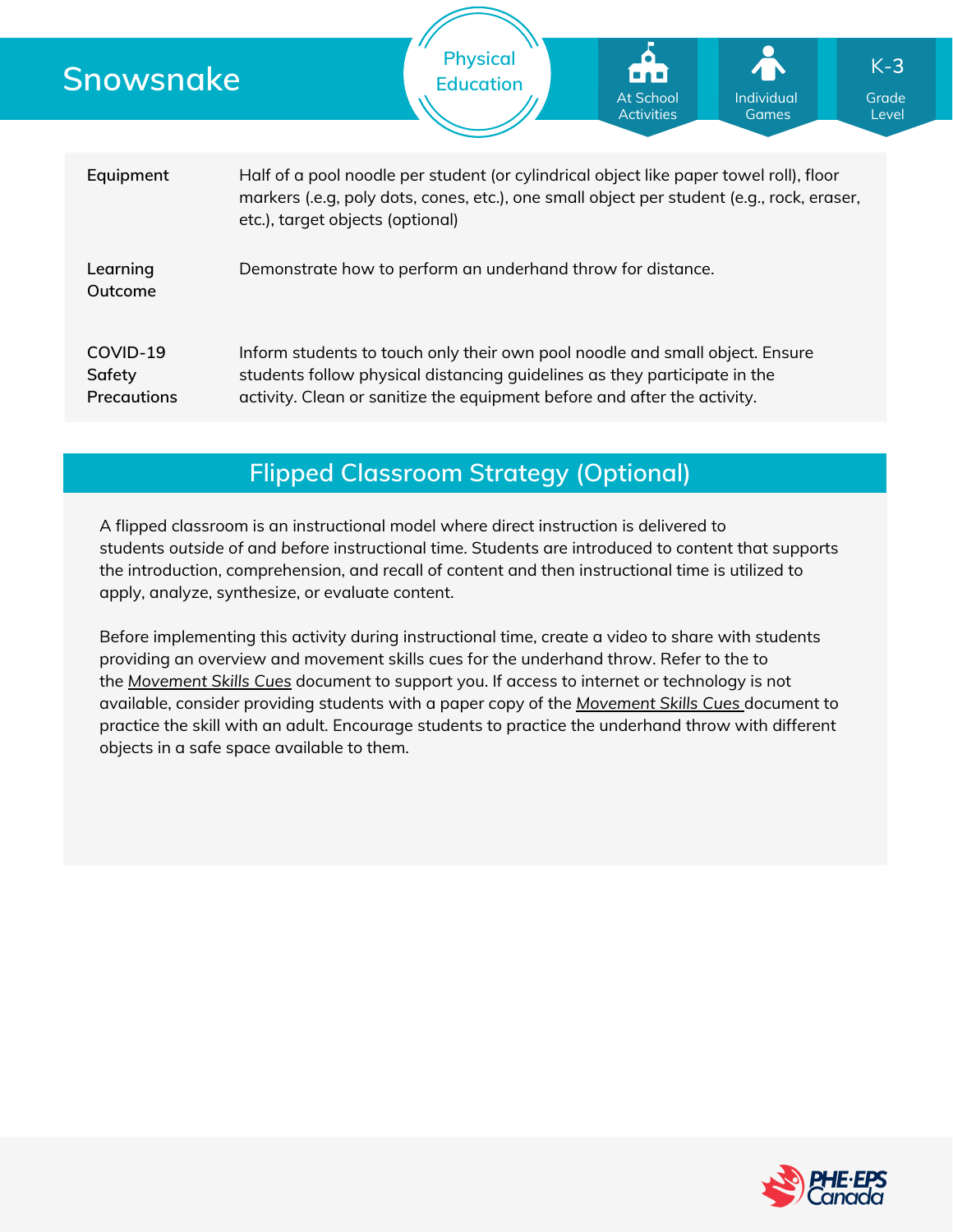# **Snowsnake**



**Physical Education**

In the winter, some Indigenous Peoples would traditionally hold snowsnake competitions. Community members would throw a special stick called a snowsnake as far as they could down a sloping snow track. Watch [Snowsnake](https://www.youtube.com/watch?v=piQx9v1gVMY) in action.

Use floor markers to create long and narrow snowsnake tracks in a safe indoor or outdoor space. A track can be created without snow. Create enough tracks so students can be divided into groups of 3 students per track. If using the optional target objects (e.g., bean bags, scarves, etc.), place them at different points along the track.

As a large group, review how to perform an [underhand](https://phecanada.ca/sites/default/files/content/docs/Home%20Learning%20Resource/Movement%20Cues/Movement%20Skills%20Cues%201.pdf) throw or refer to the *Movement Skills Cues* document to support you. If utilizing a flipped classroom strategy, remind students to apply the cues they learned or reviewed in the video or document.

Ask students to collect a small object outdoors (e.g., rock, twig, etc.) or provide one to them to use to mark their throws. Divide students into groups of 3 per track and provide each student with half of a pool noodle. Students take turns underhand throwing their snowsnake (pool noodle) down the track. They throw three times in a row and place their small object on the track to mark their furthest throw. If target objects are set up on the track, students can aim to hit or land on one of the objects.

# **Physical Education Competencies Reflection Questions**



### **MOVE**

**Develop psychomotor skills, tactics, and strategies that facilitate a variety of physical activities across diverse environments.**



**Develop cognitive skills and strategies for a variety of movement contexts that facilitate critical thinking, decision making, and problem solving. THINK**



## **ACT**

**Practice behaviour skills and strategies that facilitate movement competence and confidence.**



Reflection is important to support learning during physical education. Consider asking students the reflection questions below and discuss the answers together.

- *What did you have to do with different parts of your body to throw the snowsnake down the track (e.g., head, arms, legs, trunk, etc.)?*
- *How do you think the distance of your throw would change if you could use an overhand throw?*



Grade Level

Individual Games

At School Activities

K-**3**